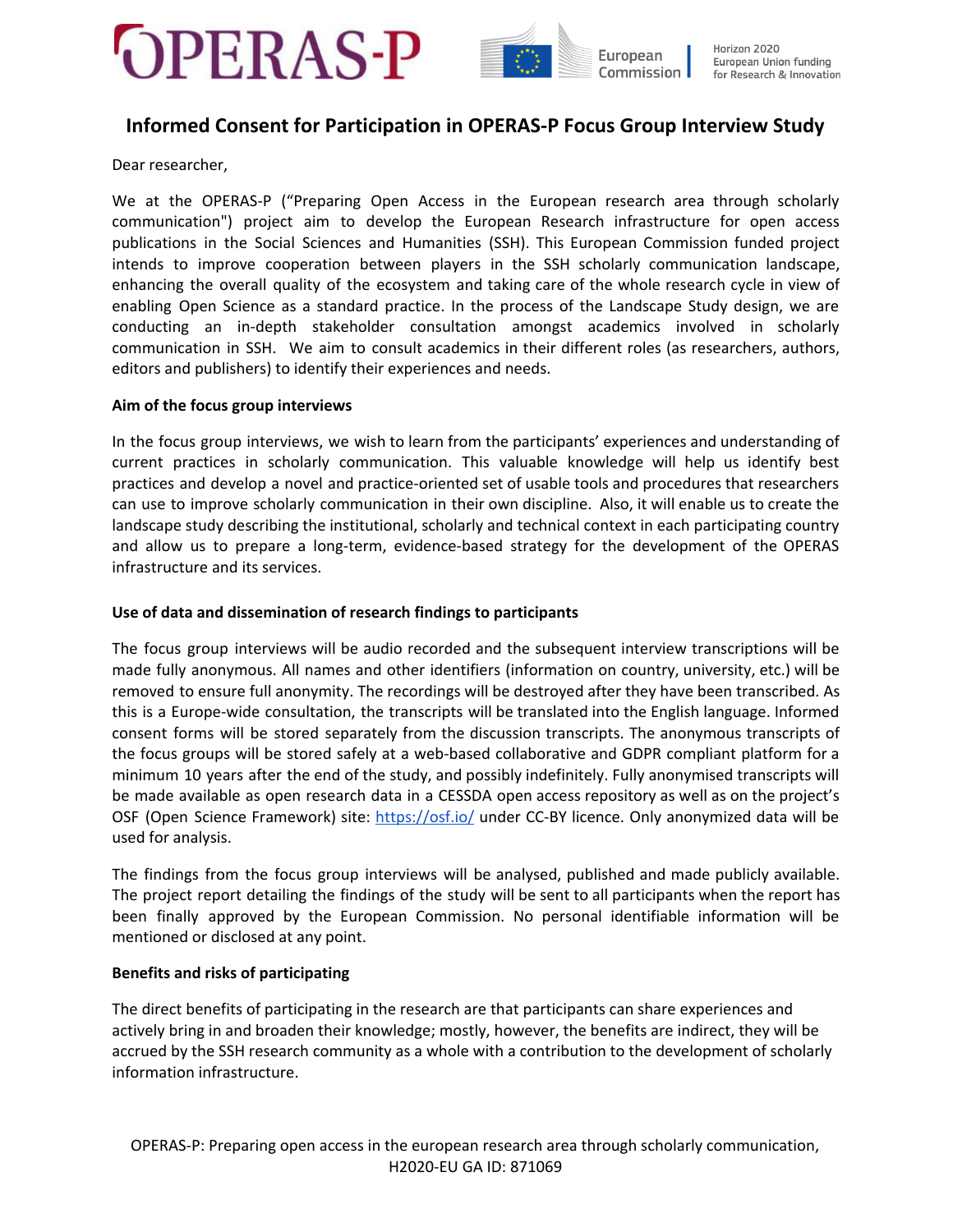



The study poses a small risk of discovering sensitive information, for instance concerning researchers' specific experience or identifying publishing venue. In the focus group introduction and debriefing, we will emphasise that participants are not to repeat what is said in the focus group interview to others. By signing this informed consent form, participants agree to maintain the confidentiality of the information discussed by all participants and researchers during the focus group session. Participants will have the opportunity to view, and if relevant, comment on transcriptions of interviews and quotations.

## **If you do not want to join or want to stop the group conversation**

Participation is voluntary. If you decide to participate, you must sign the attached informed consent form and bring it to the focus group. If you have agreed to participate but change your mind, you can withdraw at any point (including during the focus group discussions), we would ask you kindly to inform us if this is the case. Each participant in the focus group interview may at any time demand removal of his/her interview data by a simple request to the coordinator of the study, prof. dr. Jadranka Stojanovski (jadranka.stojanovski@unizd.hr), or to University of Zadar Data Protection Officer (gdpr@unizd.hr). Data, which have already been published, cannot be removed.

### **Financial aspects**

There is no fee paid for participation.

# **Supervision**

University of Zadar Data Protection Officer (gdpr@unizd.hr) can be contacted for questions regarding Data Protection in the OPERAS-P project Landscape study. A study coordinator also welcomes any questions about this study. Please do not hesitate to contact the landscape study coordinator, prof. dr. Jadranka Stojanovski (jadranka.stojanovski@irb.hr), if you have any questions.